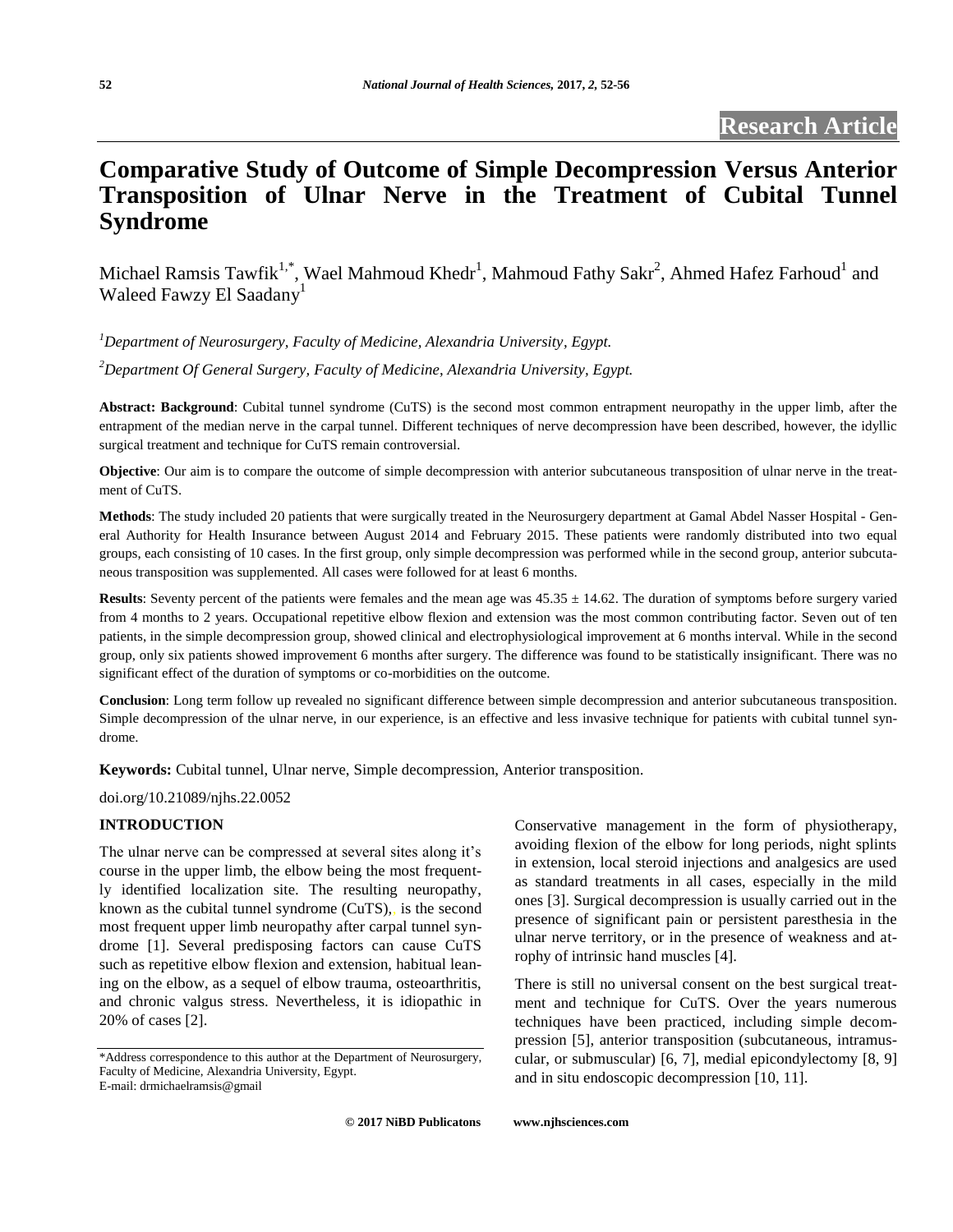The main aim of this study is to compare the outcomes of the most commonly used techniques in the management of CuTS, namely anterior subcutaneous transposition of the ulnar nerve [12] and simple nerve decompression.

# **MATERIALS AND METHODS**

This prospective study was conducted at the Neurosurgery department, Gamal Abdel Nasser Hospital - General Authority for Health Insurance, Alexandria, from August 2014 till February 2015. Twenty patients being surgically treated for CuTS were included in the study. The diagnosis was established on the basis of clinical presentation in aggregation with ulnar nerve conduction velocity (NCV) of less than 50 m/s through the elbow. These patients were randomly distributed into 2 equal groups: group A (10 patients), in which only simple decompression of the ulnar nerve was carried out and group B (10 patients), in which anterior subcutaneous transposition was performed after decompressing the nerve.

The level of ulnar nerve dysfunction was stratified according to Dellon's scale into three grades [7]; grade I (mild): only intermittent paresthesia, grade II (moderate): intermittent paresthesia with or without measurable weakness in pinch or grip strength, and grade III (severe): persistent parenthesis with measurable weakness in pinch or grip strength  $\pm$  muscle atrophy. All cases included in this study were either of moderate or severe dysfunction on Dellon's scale.

The procedures were performed under general anesthesia. In simple decompression, an incision was made along the course of the ulnar nerve, about 8-10 cm in length, from the tip of the olecranon and midway between the medial epicondyle. This posterior incision was preferred to avoid damage to medial ante brachial cutaneous and medial brachial nerves. The medial inter muscular septum was cut and a localized decompression of the nerve was instituted by incising the osborn ligament and by incising the fascia holding the two heads of the flexor carpi ulnaris in order to open the tunnel between them. Additionally, the cubital tunnel retinaculum was sharply divided in proximal-to-distal direction. [13- 17].

However, in anterior transposition, a longer incision was made (12-15 cm). A similar decompression was first carried out but a longer segment of the nerve was dissected (about 8 cm proximal to the medial epicondyle and 6 cm distal to the medial epicondyle). To prevent post-operative kinking about 3 - 4 cm of the medial inter muscular septum, proximal to the medial epicondyle, was excised. Distally, an extra common aponeurosis between the flexor digitorum superficialis and the humeral head of the flexor carpi ulnaris was sought, and if present, was excised to prevent kinking. Motor branches to the flexor carpi ulnaris and flexor digitorum profundus were identified and preserved. A flap of antebrachial fascia, based on the apex of the medial epicon-

dyle, was raised from 1 - 1.5 cm<sup>2</sup> and was reflected medially. Anterior to this flap a nerve was then transposed, and approximately 1 cm anterior to the medial epicondyle the apex was then sutured to the dermal tissue. To prevent kinking of the nerve at the sling, care must be taken during this step. [18-21].

Initial clinical evaluation was made 2 weeks after surgery, followed by clinical and electrophysiological examination at 3 and 6 months interval. Dellon's scale was used to compare the post-operative results with the pre-operative results.

Analysis of data was carried out using the Statistical Package for the Social Sciences (SPSS) software (Version 16.0; SPSS Inc, Chicago, IL). Marginal Homogeneity test was applied and the significance level was set at 5%.

## **RESULTS**

The study included 20 patients of CuTS that were surgically treated in the Neurosurgery department at Gamal Abdel Nasser Hospital - General Authority for Health Insurance between August 2014 and February 2015. Seventy percent of these cases were females and only 30% were males. The age ranged from 24 to 75 years with a mean age of 45.35  $\pm$ 14.62. The duration of symptoms prior to surgery varied from 4 months to 2 years, 30% of patients had symptoms for more than one year. The most common clinical presentation was tingling and numbness of the medial one and half fingers of hand and 50% of cases had measurable weakness in hand grip at the time of surgery. Clinical picture of our patients are summarized in Table **1**.

Table **1**. Main complaint distribution.

| <b>Main Complaint</b> | N <sub>0</sub> | $\frac{6}{9}$ |
|-----------------------|----------------|---------------|
| Tingling and Numbness | 20             | 100.0         |
| Pain                  | 13             | 65.0          |
| Weak hand grip        | 10             | 50.0          |
| Cold sensation        | 6              | 30.0          |

Occupational repetitive elbow flexion and extension was the most common contributing factor, it was found in 9 cases (45%). The pre-operative evaluation showed that 12 cases (60%) were of moderate dysfunction according to Dellon's scale and rest of the 8 cases (40%) were of severe dysfuction. Nerve conduction studies showed mild nerve affection (≥40m/sec) in 6 cases (30%), moderate affection  $(25 - \langle 40 \text{m/sec} \rangle)$  in 13 cases (65%), and in the remaining case (5 %) the conduction was severely affected (10 - <25m/sec).

Nerve conduction studies, performed 3 months after surgery, revealed improvement in 50% of patients in both groups. At 6 months interval, 7 patients (70%) from the first group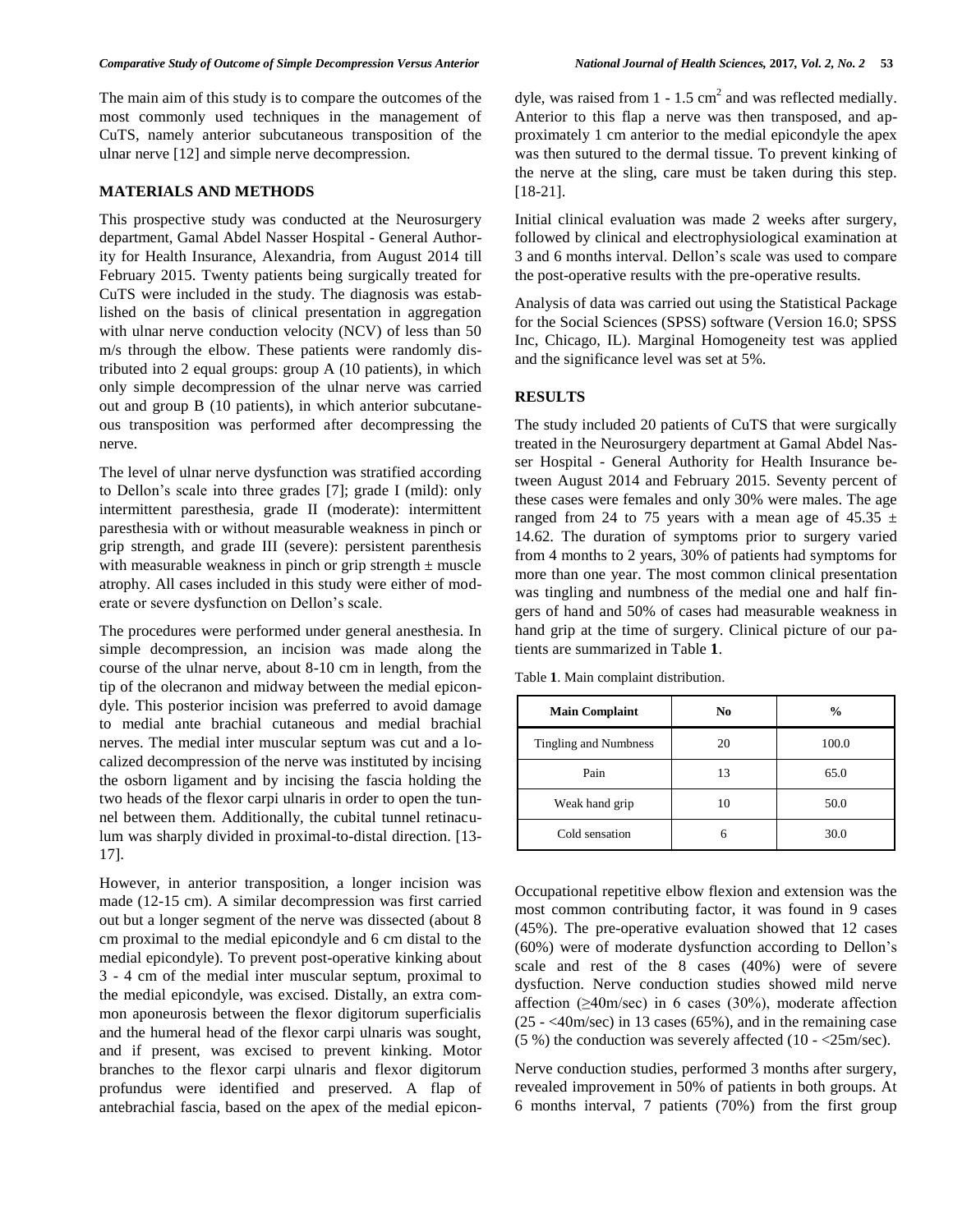showed improvement on nerve conduction studies compared to 6 patients (60%) from group B. These results were not found to have any statistically significant difference.

At 3 months interval, the initial outcome according to Dellon's scale was better in patients of group B (40%) as compared to patients in group A (20%), based on the comparison of their pre-operative scores. However, 70% of patients in group A showed a better score on Dellon's scale at 6 months interval compared to their pre-operative scores, while only 60% of cases in group B showed a similar improvement. This relation was found to have no statistically significant difference between the two modalities. There was no clinical or electrophysiological deterioration in any of our case.

The details of post-operative outcome are shown in Table **2**, **3**.

Table **2**. The outcome of NCVs improvement in both types of operation 3 and 6 months after surgery.

|            |          | <b>NCVs</b>                      |                                    |
|------------|----------|----------------------------------|------------------------------------|
|            |          | <b>Group A</b>                   | <b>Group B</b>                     |
|            |          | <b>Simple Decom-</b><br>pression | <b>Anterior Trans-</b><br>position |
|            |          | 10 cases                         | 10 cases                           |
| Improved   | 3 months | 50%                              | 50%                                |
|            | 6 months | 70%                              | 60%                                |
| Stationary | 3 months | 50%                              | 50%                                |
|            | 6 months | 30%                              | 40%                                |

Table **3**. The outcome of Dellon's scale improvement in both types of operation 3 and 6 months after surgery.

|            |          | Dellon's scale                 |                           |
|------------|----------|--------------------------------|---------------------------|
|            |          | <b>Group A</b>                 | <b>Group B</b>            |
|            |          | <b>Simple</b><br>decompression | Anterior<br>transposition |
|            |          | 10 cases                       | 10 cases                  |
| Improved   | 3 months | 20%                            | 40%                       |
|            | 6 months | 70%                            | 60%                       |
| Stationary | 3 months | 80%                            | 60%                       |
|            | 6 months | 30%                            | 40%                       |

## **DISCUSSION**

Considerable controversy exists in the literature regarding the best surgical strategy for the treatment of CuTS. Comparative studies have established similar results for various modalities and no particular technique has been proven to have better results [14, 22]. Proponents of simple decompression in the absence of an anatomical lesion argue that transposition of ulnar nerve involves an unnecessary risk of nerve injury or devascularization, and extensive dissection. In turn, proponents of anterior transposition argue that dynamic compression of the nerve with elbow flexion can only be properly resolved by this technique [14, 15, 23, 24].

The mean age in our study is 45 years. This is similar to several other reports stating that younger age groups are more commonly affected. This could be attributed to the fact that these age groups are usually more physically active and more prone to trauma [25- 28]. In our study, we found that females were more commonly affected than males (70%), and this predominance can be attributed to the longer duration of elbow flexion during household activities, and their increased propensity to develop rheumatic diseases. This is in agreement with the results given by Thomsen *et al.* [29] and Vanderpool *et al.* [30]. On the other hand, few similar studies have reported a male predominance [31].

The most common contributing factor in our patients was occupational repetitive elbow flexion and extension which was evident in 9 cases (45%). These results coincide with Friedman and Cohran [26] series, which showed that two thirds of their patients gave a history of repeated occupational mechanical trauma, but it does not match with the results of Macnicol *et al*. [18], who found that only 22% of their cases were subjected to repetitive elbow flexion and extension.

In our study, we compared the postoperative nerve conduction studies of both groups, 3 months after surgery, and electrophysiological improvement was found in 50% of patients in both groups. However at 6 months interval, the NCVs improved in 70% of cases in the group A and 60% of cases in group B. This relation was found to have no statistically significant difference between both modalities. This is in accordance with several series which found a significant improvement in the postoperative transelbow NCVs studies compared to the preoperative values; however there was no significant difference between both types of surgery [25, 31]. They concluded that electrophysiological values help predict the functional outcome of surgery.

By comparing the post-operative Dellon's score, computed 3 months after surgery, to the pre-operative score in each case, we found that only 20% of the patients in group A showed improvement as compared to 40% of cases in group B. However, the same comparison, at 6 months interval,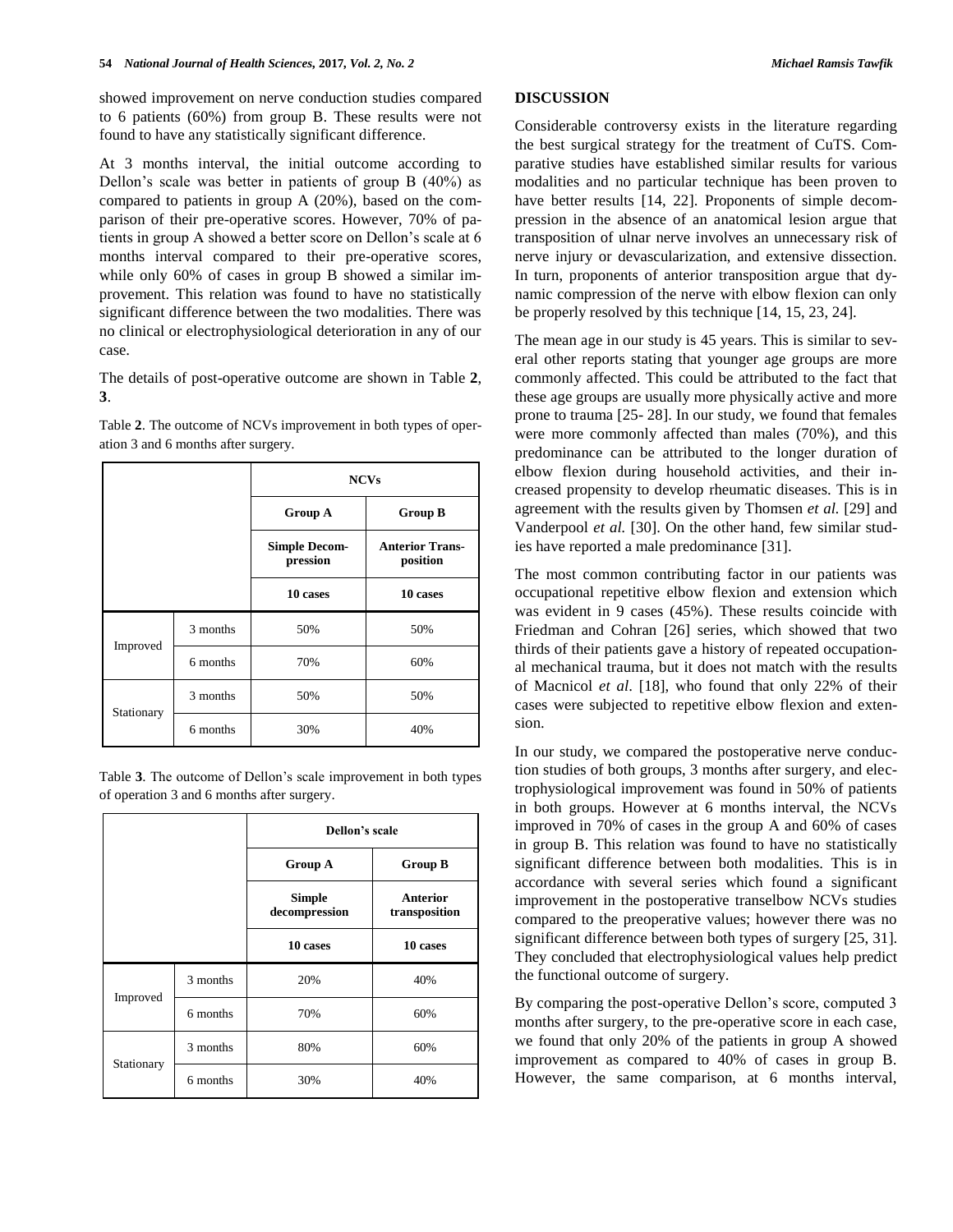showed that 70% of cases in group A had better scores on Dellon's scale as compared to 60% of cases in group B. These results are in assent with the results obtained by Tackmann *et al.* [32] and El-Deeb *et al.* [28].

Although some reports suggest that anterior subcutaneous transposition has a higher trend towards improvement when compared to simple decompression [14, 15], many other reports including large meta-analysis studies found no statistical difference in the outcome between both modalities. They concluded that simple decompression is a "reasonable alternative" to anterior transposition; having shorter operative time, lower cost and comparable outcome [33-36].

There are some limitations of this study, namely small sample size and utilization of subjective scores rather than objective and standardized measurements that would have imparted moe reliability to the study results. We think that larger multicenter studies with standardized post-operative questionnaires are needed to solve this debate.

# **CONCLUSION**

The results of this study demonstrate that anterior subcutaneous transposition of the ulnar nerve and simple decompression are almost equally effective in the treatment of CuTS, with a slightly better long term outcome with simple decompression. Simple decompression of the ulnar nerve in our experience, is an effective and less invasive technique for treating patients with cubital tunnel syndrome.

#### **CONFLICT OF INTEREST**

Declared none.

#### **ACKNOWLEDGEMENT**

Declared none.

#### **REFERENCES**

- [1] Robertson C, Saratsiotis J. A review of compressive ulnar neuropathy at the elbow. *J. Manipulative Physiol. Ther.*, 2005; 28(5): 345. DOI:10.1016/j.jmpt.2005.04.005
- [2] Dellon A. Techniques for successful management of ulnar nerve entrapment at the elbow. *Neurosurg. Clin. N. Am.*, 1991; 2(1): 57- 73.
- [3] Elhassan B, Steinmann S. Entrapment neuropathy of the ulnar nerve. *J. Am. Acad. Orthop. Surg.*, 2007; 15(11): 672-81. DOI: 10.5435/00124635-200711000-00006
- [4] Huang J, Samadani U, Zager E. Ulnar nerve entrapment neuropathy at the elbow: simple decompression. *Neurosurgery*. 2004; 55(5): 1150-3. DOI: 10.1227/01.neu.0000140841.28007.f2
- [5] Caputo A, Song W. Subcutaneous transposition of the ulnar nerve in the athletic elbow. *Techn. Orthop.*, 2006; 21(4): 325-30. DOI: 10.1097/01.bto.0000252134.08424.44
- [6] Kleinman W, Bishop A. Anterior intramuscular transposition of the ulnar nerve. *J. Hand Surg. Am.*, 1989; 14(6): 972-9. DOI: 10.1016/s0363-5023(89)80046-2
- [7] Dellon A, Scalley A. Rank/ordering of the elements of a numerical grading scale for peripheral nerve function: the response of a panel of experts. *J. Reconstr. Microsurg.*, 1993; 6(2): 152-160.
- [8] Popa M, Dubert T. Treatment of cubital tunnel syndrome by frontal partial medial epicondylectomy. A retrospective series of 55 cases. *J. Hand Surg. Br.*, 2004; 29(6): 563-7. DOI: 10.1016/j.jhsb.2004.06.014
- [9] Viveiros M, Matsumoto M, Bastos T, Moraes M, Uehara A, Pereira H. Treatment of cubital tunnel syndrome using the technique of medial partial epicondylectomy of the elbow. *Rev. Bras. Ortop.*, 2008; 43(11-12): 490-6. DOI: Http://dx.doi.org/10.1590/S0102- 36162008001100004
- [10] Osterman A, Spiess A. Medial epicondylectomy. *Hand Clin.*, 2007; 23(3): 329-37. DOI: 10.1016/j.hcl.2007.06.002
- [11] Porcellini G, Paladini P, Campi F, Merolla G. Arthroscopic neurolysis of the ulnar nerve at the elbow. *Chir. Organi. Mov.*, 2005; 90(2): 191-200
- [12] Hoffmann R, Siemionow M. The endoscopic management of cubital tunnel syndrome. *J. Hand Surg. Br.*, 2006; 31(1): 23-9. DOI: 10.1016/j.jhsb.2005.08.008
- [13] Gellman H, Campion D. Modified in situ decompression of the ulnar nerve at the elbow. *Hand Clin.*, 1996; 12(2): 421-33.
- [14] Boyer M. Simple decompression did not differ from simple decompression plus anterior transposition of the nerve for cubital tunnel syndrome. *J. Bone Joint Surg. Am.*, 2006; 88(8): 1893.DOI:10.2106/jbjs.8808.ebo1
- [15] Greenwald D, Blum L, Adams D, Mercantonio C, Moffit M, Cooper B. Effective surgical treatment of cubital tunnel syndrome based on provocative clinical testing without electrodiagnostics. *Plast. Reconstr. Surg.*, 2006; 117(5): 87-91. DOI: 10.1097/01.prs.0000207298.00142.6a
- [16] Masear V, Meyer R, Pichora D. Surgical anatomy of the medial antebrachial cutaneous nerve. *J. Hand Surg. Am.*, 1989; 14(2): 267- 71. DOI:10.1016/0363-5023(89)90019-1
- [17] Karthik K, Nanda R, Storey S, Stothard J. Severe ulnar nerve entrapment at the elbow: functional outcome after minimally invasive in situ decompression. *J. Hand Surg. Eur.,* 2012; 37(2): 115-22. DOI: 10.1177/1753193411416426
- [18] Macnicol M. The results of operation for ulnar neuritis. *J. Bone Joint Surg. Br.*, 1979; 61-B(2): 159-64.
- [19] Eaton R, Crowe J, Parkes J. Anterior transposition of the ulnar nerve using a non-compressing fasciodermal sling. *J. Bone Joint Surg. Am.*, 1980; 62(5): 820-5. DOI: 10.2106/00004623- 198062050-00019
- [20] Pribyl C, Robinson B. Use of the medial intermuscular septum as a fascial sling during anterior transposition of the ulnar nerve. *J. Hand Surg. Am.*, 1998; 23(3):500-4. DOI: 10.1016/S0363- 5023(05)80468-X
- [21] Janes P, Mann R, Farnworth T. Submuscular transposition of the ulnar nerve. *Clin. Orthop. Relat. Res.*, 1989; (238): 225-32. DOI: 10.1097/00003086-198901000-00033
- [22] Watts A, Bain G. Patient-rated outcome of ulnar nerve decompression: a comparison of endoscopic and open in situ decompression. *J. Hand Surg. Am.*, 2009; 34(8): 1492-8. DOI: 10.1016/j.jhsa.2009.05.014
- [23] Iba K, Wada T, Aoki M, Tsuji H, Oda T, Yamashita T. Intraoperative measurement of pressure adjacent to the ulnar nerve in patients with cubital tunnel syndrome. *J. Hand Surg. Am.*, 2006; 31(4): 553-8. DOI: 10.1016/j.jhsa.2006.01.009
- [24] Gelberman RH, Yamaguchi K, Hollstien SB, Winn SS, Heidenreich FP Jr, Bindra RR, *et al.* Changes in interstitial pressure and cross-